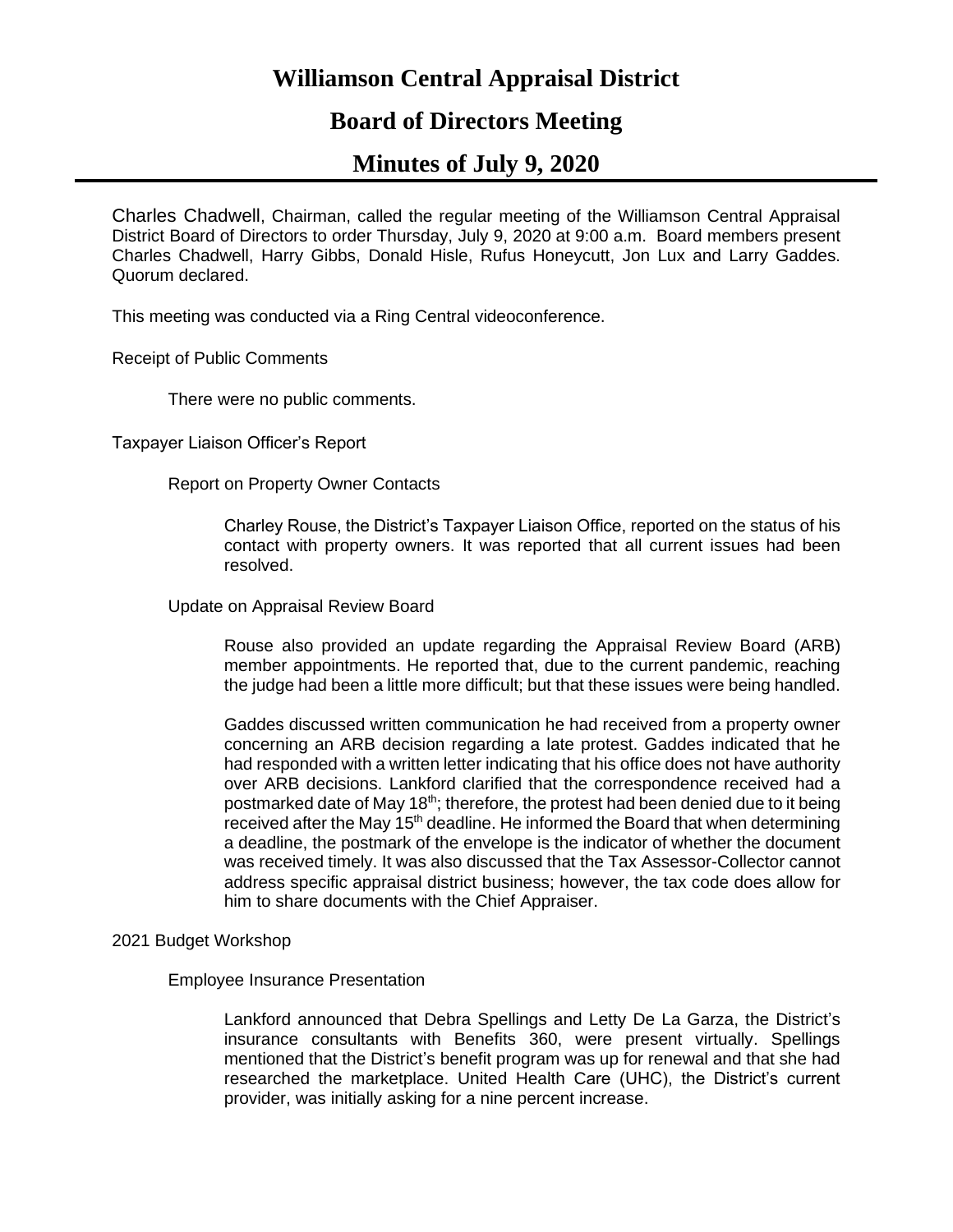Spellings informed the Board that a proposal was also obtained from Humana which was much more competitive. After negotiations, UHC had offered a rate pass for the District's renewal. The insurance benefits with UHC, who has been the District's provider for several years, will be the same as they have been for the last couple of years. It was also discussed that the out-of-pocket maximums were looking to be decreased; however, the premium increase was not worth the cost.

Spellings informed the Board that the District's dental insurance had also been provided by UHC and that a rate pass had been given for this insurance as well. She indicated that Humana had given a slightly lower rate, but she recommended staying with UHC for the District's dental insurance.

Spellings recommended renewing with UHC for the District's vision insurance to avoid disruption. She indicated that short-term disability was administered by Sun Life and long-term was provided through Lincoln Financial Group. There had been no increase associated with either of these insurances.

#### Entity Budget Overview Meetings

Lankford reminded the members that following the approval of the proposed budget in June, the District begins meeting with the top twelve taxing units by size and contribution to the budget. He indicated that this year, due to the pandemic, these meetings would be conducted virtually. Lankford reviewed the budget overview presentation.

#### 2021 Budget Review

Lankford discussed the updated entity salary survey information. He informed the Board that the District generally does not send a final budget number that is above the proposed number sent to the taxing units. He also indicated that with the insurance rate pass, which was discussed earlier in the meeting, this brought the District's total budget number down to where a three percent raise for staff for 2021 brings a total amount of \$9,885,500. This number is below the proposed number sent to the entities in June. Lankford announced that the group health insurance was the only change in the budget since the Board's last meeting.

## Employee Insurance

Hisle made a motion to accept the recommendation by Benefits 360, the District's insurance consultant, to continue with the current insurance provider, United Health Care. UHC has offered the District a rate pass for their medical, dental and vision insurances. He also moved to continue utilizing Sun Life for the District's short-term disability and Lincoln Financial for long-term disability. Lux seconded. The motion carried unanimously.

Resource Software International Ltd. (RSI) Cloud Reporting Services Agreement

Lankford discussed cloud reporting statistics for the District's phone system.

Hisle made a motion to approve the agreement with Resource Software International for the District's cloud reporting concerning communication management for a total price of \$684. Lux seconded. The motion carried unanimously.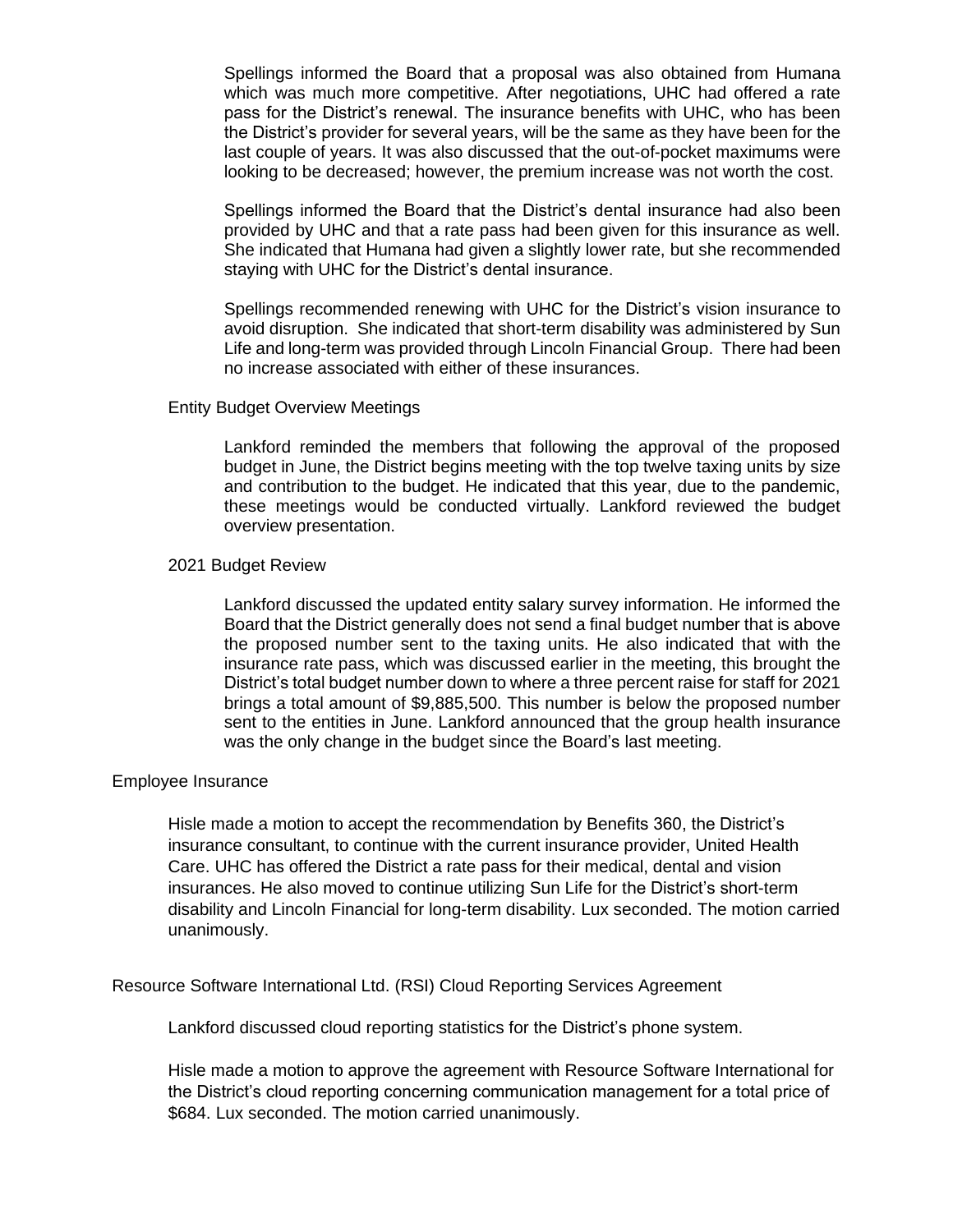Designation of WCAD Public Information Officer

Lankford announced that the District's Public Services Manager, Pam Metcalfe, who also serves as the Public Information Officer, would be retiring soon. He indicated that he was requesting to temporarily assign these duties to Jessica Miller, the District's Assistant Director of Operations, who had taken the public information training. Lankford indicated that this item would be brought back to the Board at a later date.

Hisle made a motion to temporarily assign Jessica Miller, the Assistant Director of Operations, as the District's Public Information Officer. Lux seconded. The motion carried unanimously.

Coronavirus (COVID-19) Status Update

## Emergency Funds Approval

Lankford announced that since the Board's last meeting, \$1,673.29 in emergency funds had been spent due to the Coronavirus. He indicated that this was for a variety of items including, signs for the parking lot, plexiglass and some supplies for the public entering the building. The status of staff working from home was discussed. Lankford indicated that in the future the District would be looking into allowing staff to work from home on a rotating basis.

Honeycutt made a motion to approve the previously spent emergency funds in response to needs brought by the COVID-19 (Coronavirus) outbreak. These funds were used to provide supplies for employees and the Appraisal Review Board. The total expenditure was \$1,673.29. Hisle seconded. The motion carried unanimously.

Consider approval of minutes of the Board of Directors for the regular meeting – June 11, 2020.

Lux moved for approval of the minutes as presented. Hisle seconded. The motion carried unanimously.

Consideration of Monthly Financials

The May 2020 financials and expenditures were reviewed and filed for audit.

Chief Appraiser's Report

Property Owner Surveys

Lankford reminded Board members that, up until recently, the District was only conducting virtual hearings and meeting with agents. He informed them that property owners choosing virtual hearings were provided a link to the property owner survey upon completion of their hearing and that paper survey cards would be provided for in-person hearings.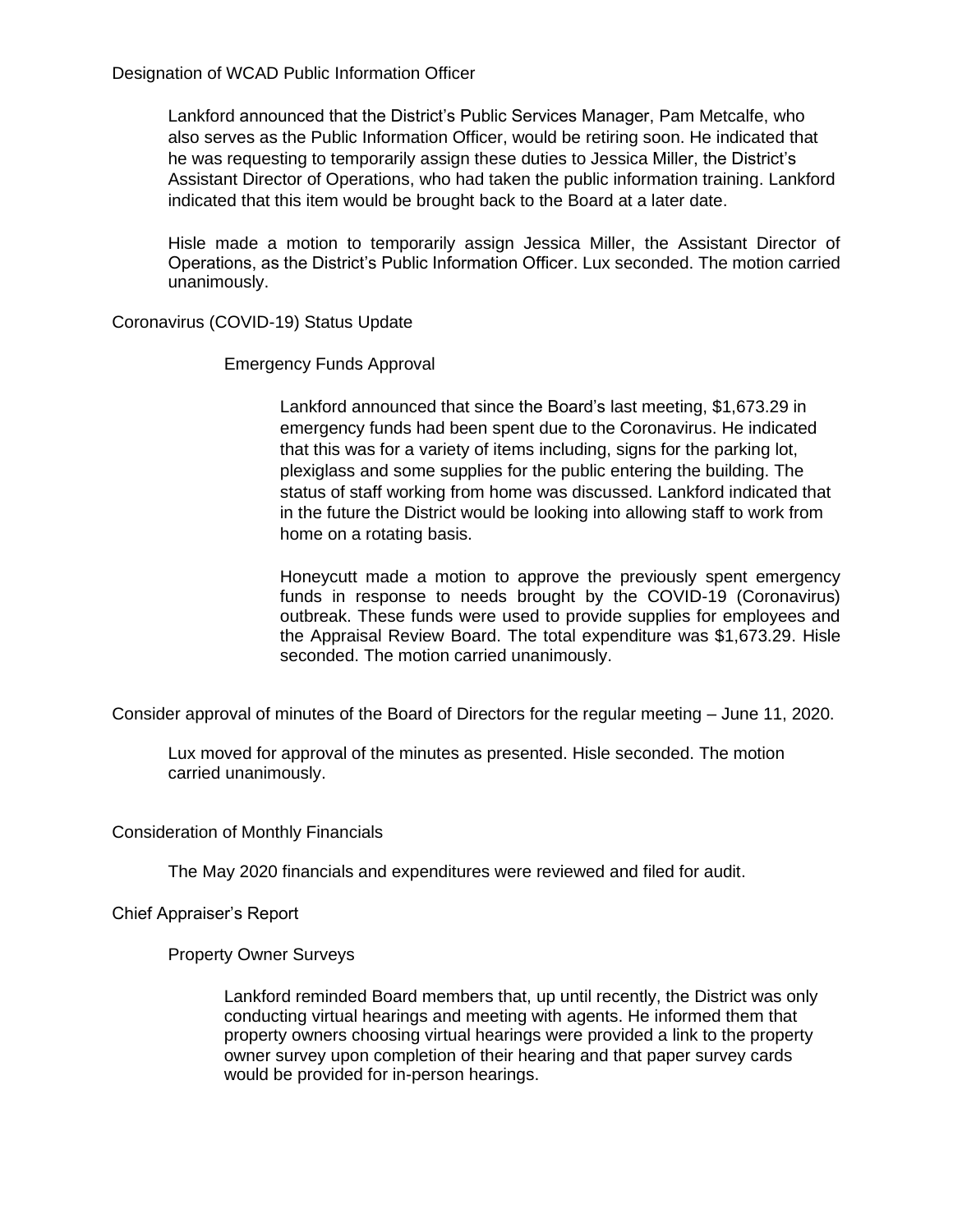Lankford reviewed the process for property owners who meet virtually with an appraiser / the ARB. Continuing to provide virtual hearings in coming years was discussed and is being investigated according to Lankford. Gaddes mentioned the possibility of including a tutorial video on the District's website outlining this process.

#### Protest Season Update

Lankford provided a protest season update indicating that the District had 93.6% of its properties that were currently not under protest. He announced that by early next week this number would increase to 95%; that certification processing would take place and documents would be sent to the taxing units by the following week. He applauded District staff for such a huge accomplishment, certifying timely as in prior years, in the year of a pandemic. Honeycutt mentioned how proud he was of the District's staff for their achievement.

Senate Bill 2 and the fact that it allows for appraisal districts to certify with a written estimate to each of the taxing units was discussed. Although this law was put in place for other reasons, which Gaddes expounded on, Lankford announced that it would be helpful in response to the pandemic. He indicated that this would place an enormous amount of pressure on the chief appraiser to provide accurate estimates. Gaddes expressed his appreciation for the District providing an actual appraisal roll as opposed to an estimate indicating that this was one less issue to overcome during such a different year.

## Tax Rate Website

Lankford displayed the tax rate website and explained that beginning next year the tax estimate, which is listed on the back of the appraisal notice, would be removed and replaced by a tax rate website. He announced that a postcard listing this website would be sent this year. This postcard shows contact information for each individual taxing unit.

Lankford announced that the postcard, which by law must be mailed by August  $7<sup>th</sup>$ , would be sent on August  $5<sup>th</sup>$ . He also indicated that the 2020 information would be live on the tax rate website as of August  $7<sup>th</sup>$ . He indicated that this postcard would be sent to each individual property owner as well as each agent on record at the District.

#### Chief Appraiser Evaluation & Compensation Reminder

Lankford reminded the Board that the time of year had come to discuss the Chief Appraiser evaluation and compensation. He reviewed the process that the Board had put in place. Lankford asked that members notify him of any requested changes to the evaluation form.

#### Lawsuit, Arbitration and SOAH Reports

Lankford reviewed the lawsuit report. There were no arbitration or State Office of Administrative Hearings (SOAH) on which to report.